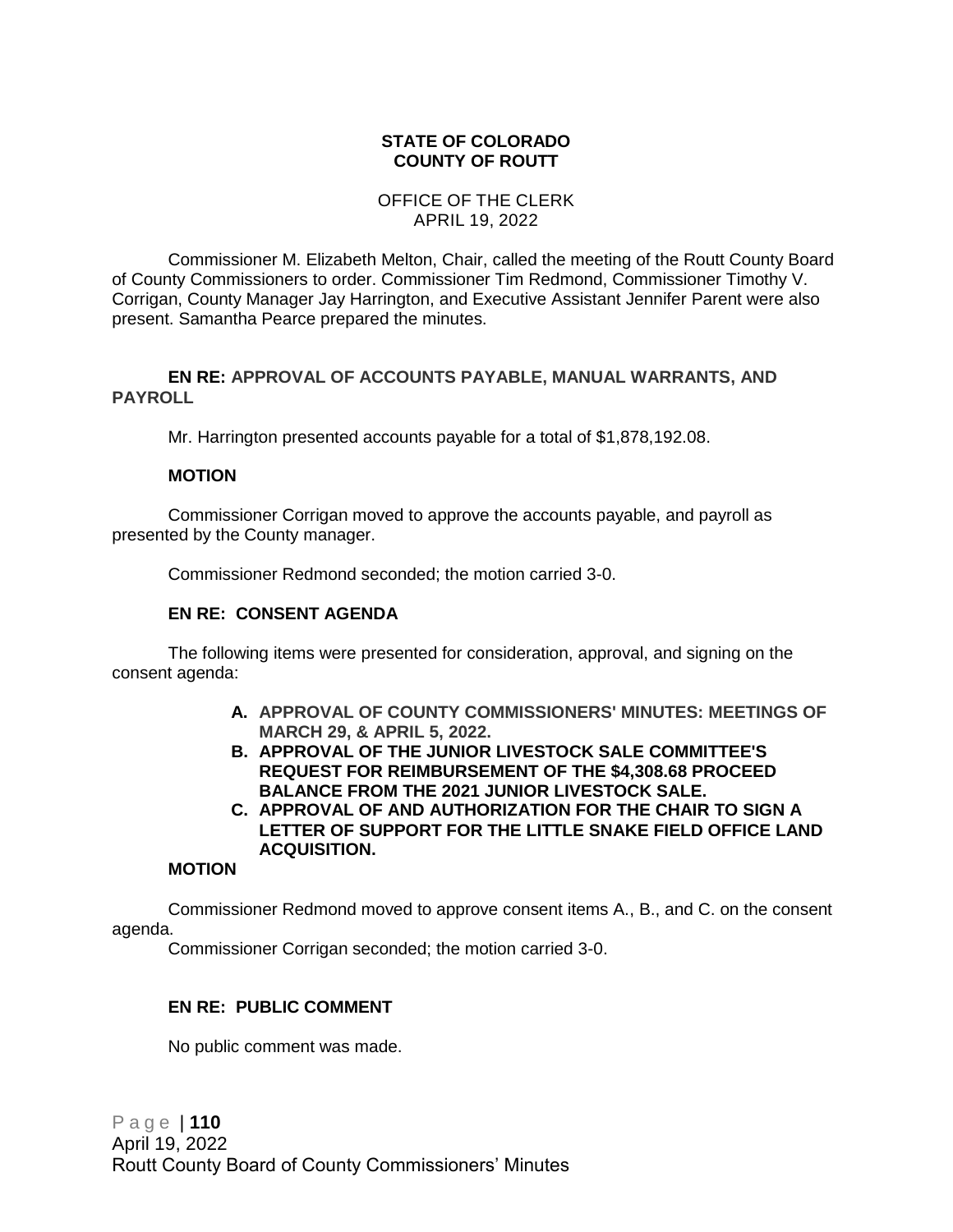### **EN RE: LEGAL**

Erick Knaus, County Attorney presented to the Board a consideration to approve the revised Grant Policy.

An audit was conducted and found the policy did not address a Standard of Conduct. This resolution adopts the amended policy adding a Standard of Conduct. At a minimum, this policy is required for audit purposes and compliance with federal guidelines.

Commissioner Melton asked clarifying questions about the language in the proposed policy.

#### **MOTION**

Commissioner Corrigan moved to approve and authorize the Chair to sign resolution number 2022-024, a resolution amending the Grant Administration Policy.

Commissioner Redmond seconded; the motion carried 3-0.

#### **EN RE: CLERK AND RECORDER**

#### **LIQUOR LICENSE TRANSFER**

Barb Fox, Clerk and Recorder Supervisor presented to the Board a consideration for approval of and authorization to sign a transfer of liquor license from GEHL Enterprises LLC, dba Toponas Country Liquors, to Egeria Park Liquors LLC for a retail liquor store.

#### **MOTION**

Commissioner Redmond moved to approve and authorize the Chair to sign a transfer of liquor license from GEHL Enterprises LLC, dba Toponas Country Liquors to Egeria Park Liquors LLC for a Retail Liquor Store.

Commissioner Corrigan seconded; the motion carried 3-0.

#### **DISCUSSION WITH THE BOARD TO ESTABLISH THE NEIGHBORHOOD FOR A POTENTIAL NEW LIQUOR LICENSE**

Ms. Fox presented to the Board a discussion to establish a neighborhood as required by state law for consideration of new local liquor licenses. Currently, the Clerk's office sets a reasonable radius around the perimeter of a proposed liquor license establishment to designate the number of signatures required to prove the needs and desires of the neighbors.

Erick Knaus, County Attorney, discussed the pros and cons of setting a radius and collect signatures to adequately "prove" the needs and wants of the surrounding neighbors. Mr. Knaus advised that the County already has established policies and procedures which do not require the collection of signatures, only a posting on the property and a legal notice in the newspaper.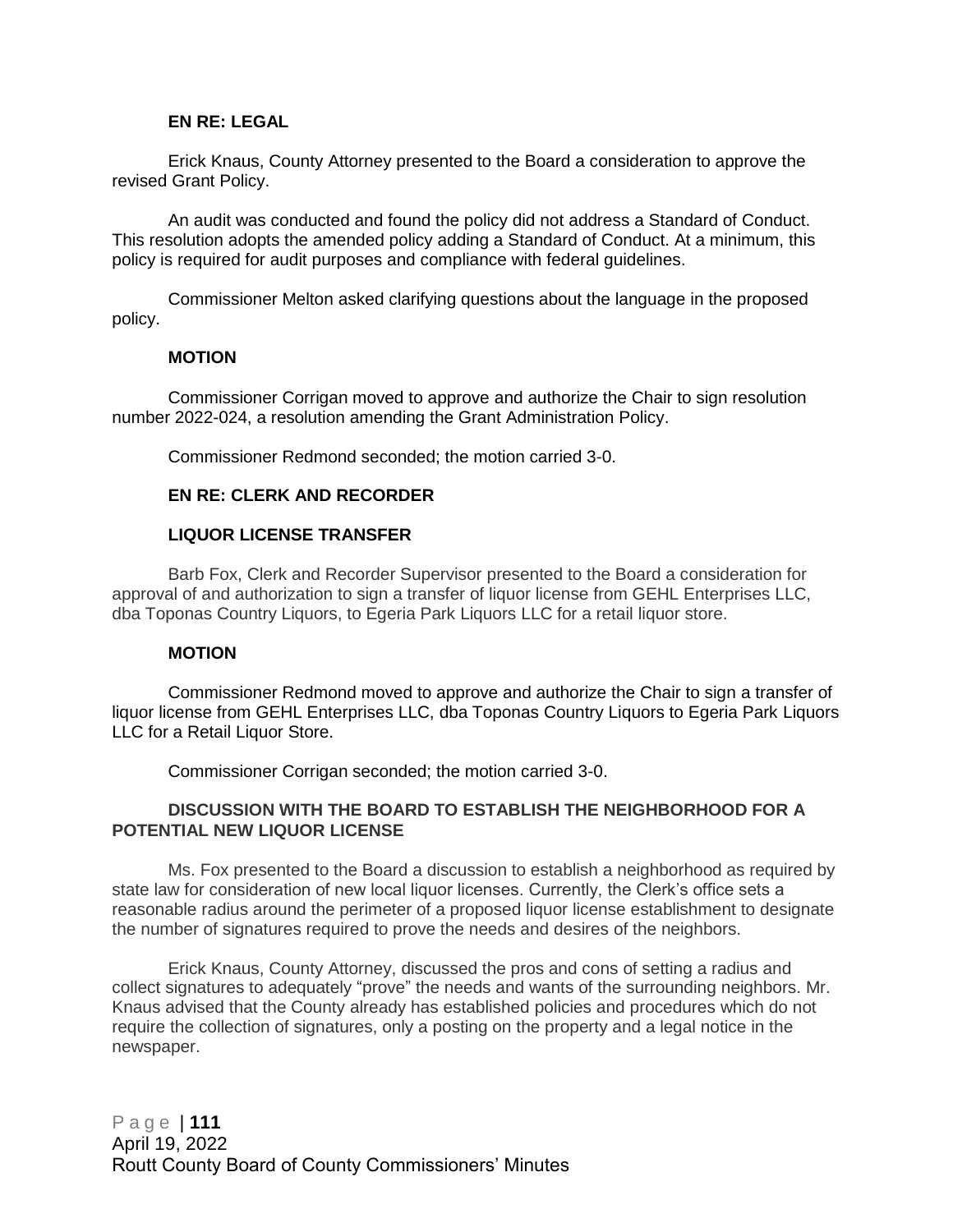The Commissioners directed that future hearings regarding new liquor licenses be placed on the agenda by following existing policies and procedures.

#### **EN RE: PUBLIC WORKS DEPARTMENT**

#### **REGIONAL TRANSIT AUTHORITY**

Tony Brown, Road and Bridge Project Manager presented to the Board a consideration to approve and authorize the Chair to sign two Inter Governmental Agreement's (IGA) with the Colorado Department of Transportation.

In July 2021, an application was submitted to CDOT to conduct a feasibility study for a Regional Transportation Authority serving the Yampa Valley. This application was submitted in partnership with the Cities of Craig and Steamboat Springs to apply for funds needed to complete a combined study with separate scopes of work. Each application requested \$40,000.00 with a local match of \$10,000.00 for a total budget of \$150,000.00 between the three entities.

In November 2021, each application received an award letter for the full amount. The performance period is: January 1 – December 31, 2022. Each project has its own manager (Johnathan Flint, City of Steamboat; Mike Mordi Routt County, City of Craig, TBD) and the three entities will coordinate their separate scopes of works and convene with a conclusive study surrounding the Regional Transit Authority's (RTA) feasibility, later this year.

The expected outcome of this project will include extensive advertising, public outreach and community engagement process within Routt and Moffat Counties in Northwest Colorado to gage transportation challenges, needs, desires and limitations of our community members, local businesses and other organizations.

This project ideally will work in conjunction with the two other grants awarded from the City of Craig and the City of Steamboat Springs. Their projects will include (City of Craig) research on existing transportation conditions, a needs assessment, and a report of transportation mode options for the region which could include roadway expansion, bike/ped, trails, microtransit, vanpool, shared rides, bus, bus rapid transit, elevated guideway, dedicated roadway over tracks, gondola, rail, flight guarantees and commuter air, and (City of Steamboat Springs) detailed RTA Strategies and priorities moving forward including legal details, ballot language and funding mechanisms. The three projects once completed, will result in a detailed Regional Transportation Authority Plan with a roadmap into the future.

Commissioner Melton asked clarifying question about the timeline for completion and a project manager.

#### **MOTION**

Commissioner Corrigan moved to and authorize the Chair to sign an IGA between Routt County and the Colorado Department of Transportation for the 5304 Transportation Planning grant to explore a Regional Transit Authority in the amount of \$50,000.00 with a local match of \$10,000.00.

Commissioner Redmond seconded; the motion carried 3-0.

P a g e | **112** April 19, 2022 Routt County Board of County Commissioners' Minutes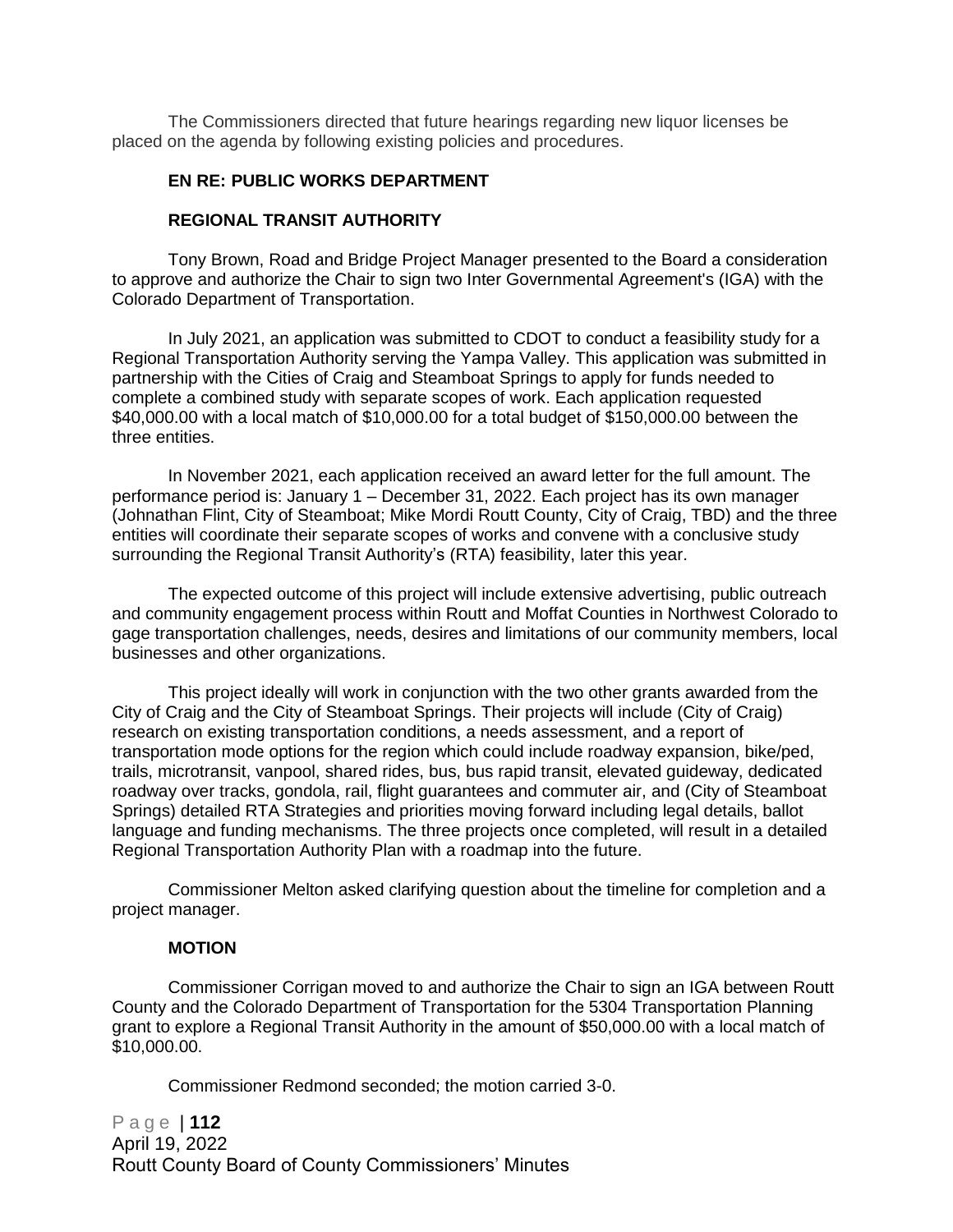# **CONGESTION MITIGATION AIR QUALITY**

Mr. Brown presented to the Board a consideration to approve and authorization to accept an IGA between Routt County and the Colorado Department of Transportation for the application of Magnesium Chloride on the gravel county roads within the Steamboat Air Shed.

The County was awarded Congestion Mitigation Air Quality (CMAQ) funding in 2010 and has been rolling over the funding to complete a project in the Steamboat air shed. In 2015, the county paved a portion of the Steamboat shop parking lot that was previously gravel with CMAQ monies.

The Colorado Department of Transportation (CDOT) indicated that they would like to continue to perform projects that will help increase the air quality in the air shed. No other roads within the air shed have been identified for paving. CDOT has accepted the use of CMAQ money to pay for the application of Magnesium Chloride on our existing gravel roads within the air shed.

Request is for the authorization to sign the IGA between the County and CDOT authorizing the 82.79% grant funding and 17.21% match funding (\$11,532) for the application of Magnesium Chloride to the county roads in the Steamboat Air Shed. The IGA has been reviewed by Road and Bridge and the Legal department.

#### **MOTION**

Commissioner Redmond moved to and authorize the Chair to sign an IGA between Routt County and the Colorado Department of Transportation for application of Magnesium Chloride to the gravel roads in the Steamboat Springs air shed in the amount of \$55,479.00 from a CDOT grant with a county match of \$11,532.00 for a total of \$67,012.00.

Commissioner Corrigan seconded; the motion carried 3-0.

# **EN RE: ENVIRONMENTAL HEALTH**

Commissioner Corrigan was recused for this item due to a conflict of interest.

Scott Cowman, Environmental Health Director, Winnie DelliQuadri, and Bryce Carter presented to the Board a consideration to approve between \$5,000.00 and \$10,000.00 of matching funding with the City of Steamboat Springs to support launch of a Northwest Solar Coop in 2022.

This will likely be an annual request in support of objectives identified in the Routt County Climate Action Plan. Funding helps support Strategy (ES1) for increasing adoption of renewable energy sources.

A solar co-op is formed when a group of neighbors enters the process of going solar. Typically, the group selects a single contractor to install systems on all the participating homes. Each participant owns their own system and signs their own contract with the installer. By going solar as a group, each participant saves on the cost of their system and gets support from the group throughout the process. The installer chosen by the group can order equipment in bulk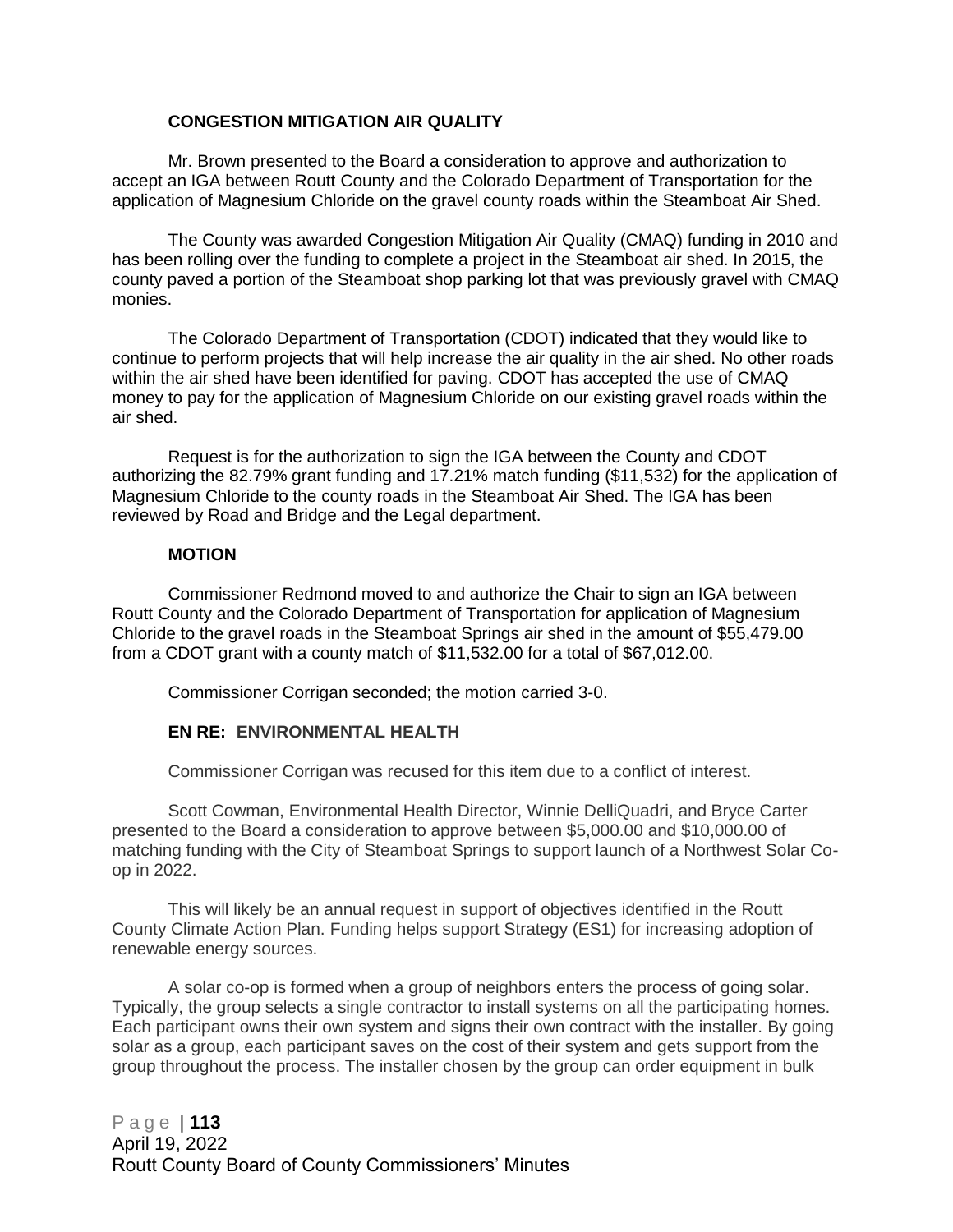and reduce travel and marketing costs, allowing them to pass significant savings on to the participants.

Mr. Cowman is asking for \$10,000.00 in funding from Routt County matching a \$5,000.00 2022 budget from the City of Steamboat Springs, and \$5,000.00 carried over from the 2021 City of Steamboat Springs budget.

Commissioner Redmond asked clarifying questions about the structure of the co-op and membership.

Commissioner Melton and Commissioner Redmond briefly discussed the amount to fund. Commissioner Redmond noted concerns of removing incentives for other funding sources if the County and City funded the total amount. It was also mentioned the need to help this program progress in a timely manner. It was agreed upon to fund \$10,000.00 to match the City of Steamboats funding.

#### **MOTION**

Commissioner Redmond moved to approve \$10,000.00 of matching funding with the City of Steamboat Springs to support launch of a Northwest Solar Co-op in 2022 noting that this will require a supplemental budget at the end of the year.

During discussion Commissioner Melton noted that the funds will be provided to Solar United Neighbors (SUN) for the Solar Co-op in Northwest Colorado.

Commissioner Melton seconded; the motion carried 2-0.

#### **EN RE: PURCHASING**

### **RFQU 754 DHS PART-TIME GRANT WRITER APPROVAL**

Julie Kennedy, Purchasing Agent, and Angela Plesh, Early Childhood Care and Learning Program Leader First Impressions of Routt County**,** presented to the Board a request to approve the award, the Chair sign the Professional Services Agreement and authorize the County Manager electronically sign the purchase order to Nonprofit Know How, Inc. for parttime grant writing services at a rate of \$70 per hour, 10 hours per week, not to exceed \$30,000.00.

The Department of Human Services requested the Purchasing Department issue RFQU 754 PartTime Grant Writing Professional Services in February, with the intent to provide grant funding services for all childcare agencies under one "umbrella". It was advertised, posted on the website and sent the RFQU out to 6 vendors and received 1 proposal.

The principal of Nonprofit Know How, Inc. is Meg Tully. Meg has significant experience in the nonprofit sector securing grant funding. With over 15 years working with and writing grants for the various agencies in our area, Meg will be a valuable asset to the DHS in the search for childcare funding opportunities. This is an excellent opportunity to pool resources for grant applications that will service the County childcare centers.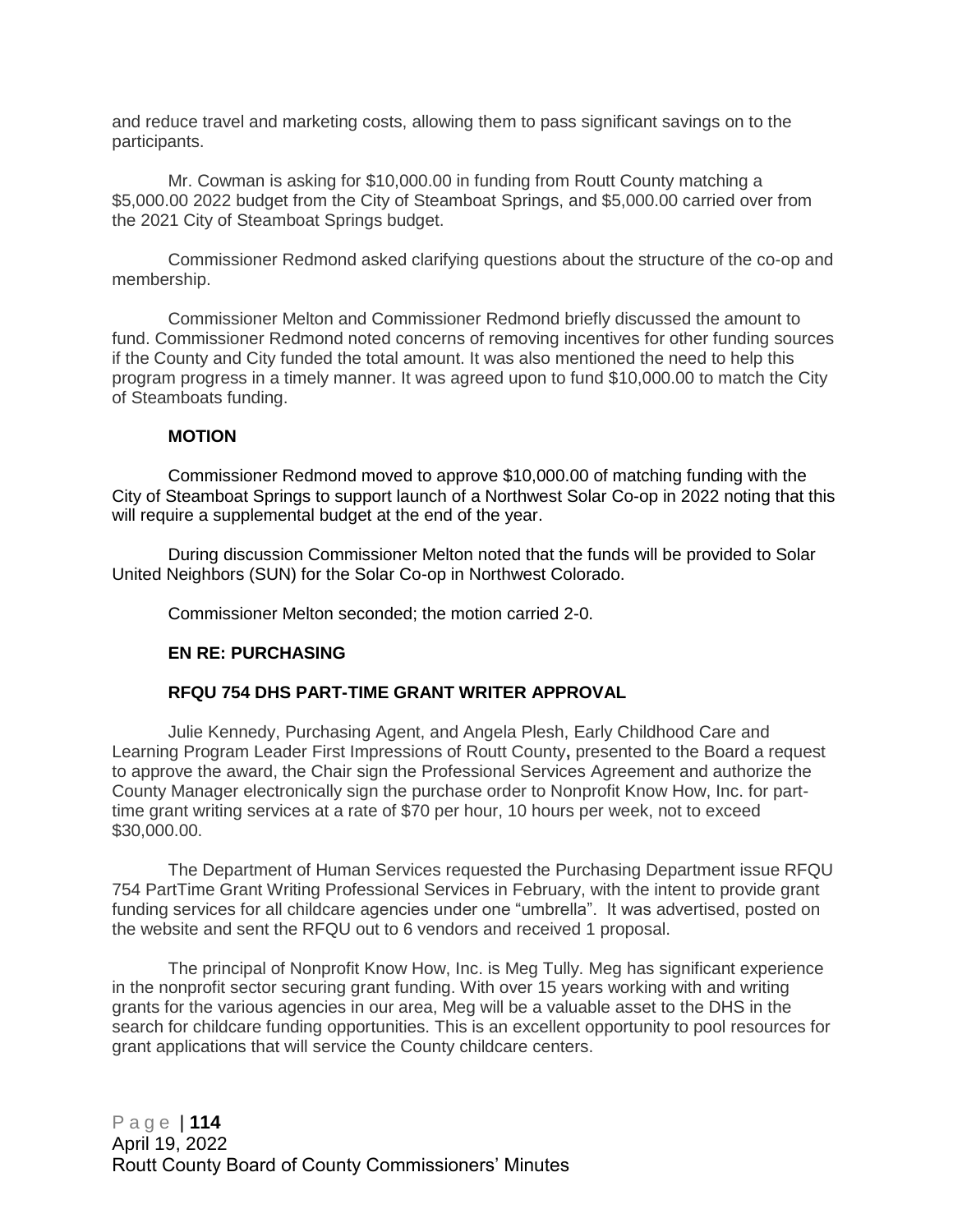# **MOTION**

Commissioner Corrigan moved to approve the award and authorize the Chair to sign the Professional Services Agreement and authorize the County Manager electronically sign the purchase order to Nonprofit Know How, Inc. for part-time grant writing services at a rate of \$70 per hour, 10 hours per week, not to exceed \$30,000.00.

Commissioner Melton noted that the contract identifies that the first 30 hours of work are to be paid at \$75 an hour.

Commissioner Redmond seconded; the motion carried 3-0.

#### **RFP 757 STRIPING 2022 APPROVAL**

Ms. Kennedy and Tony Brown presented to the Board a request to approve the purchase for Striping 2022, the Chair sign the Notice of Award and authorize the County Manager to electronically sign the Purchase Order to Straight Stripe Painting, Inc. in the amount of \$250,893.00.

Ms. Kennedy sent out RFP 757 Striping 2022 to ten vendors as well as advertised in the Steamboat Pilot, and posted on the County website. Only two vendors submitted bids.

Straight Stripe Painting, Inc. has completed the striping project for Routt County Road & Bridge seven of the past eleven years due to their fair bid and professional performance. Confidence is still felt in their performance and value to the County.

#### **MOTION**

Commissioner Redmond moved to approve the purchase and authorize the Chair to sign the notice of award and authorize the County Manager to electronically sign the Purchase order to Straight Stripe Painting, Inc. in the amount of \$248,893.00 noting that this will require a supplemental budget at the end of the year.

Commissioner Corrigan seconded; the motion carried 3-0.

#### **RFP 760 DUST SUPPRESSION 2022 AWARD**

Ms. Kennedy, and Mr. Brown presented to the Board a request to award the contract for the 2022 dust abatement project, the Chair sign the Notice to Proceed and Notice of Award, and authorize the County Manager to electronically sign the purchase order to GMCO Corporation in the amount not to exceed \$753,360.00 for the Routt County Road & Bridge Department.

Ms. Kennedy sent out and publicly posted RFP 760 for 2022 Dust Suppression (estimated 860,000 gallons of magnesium chloride) and received two bids that meet the detailed specifications required. GMCO Corporation is recommended as the responsible low bidder for this project.

#### **MOTION**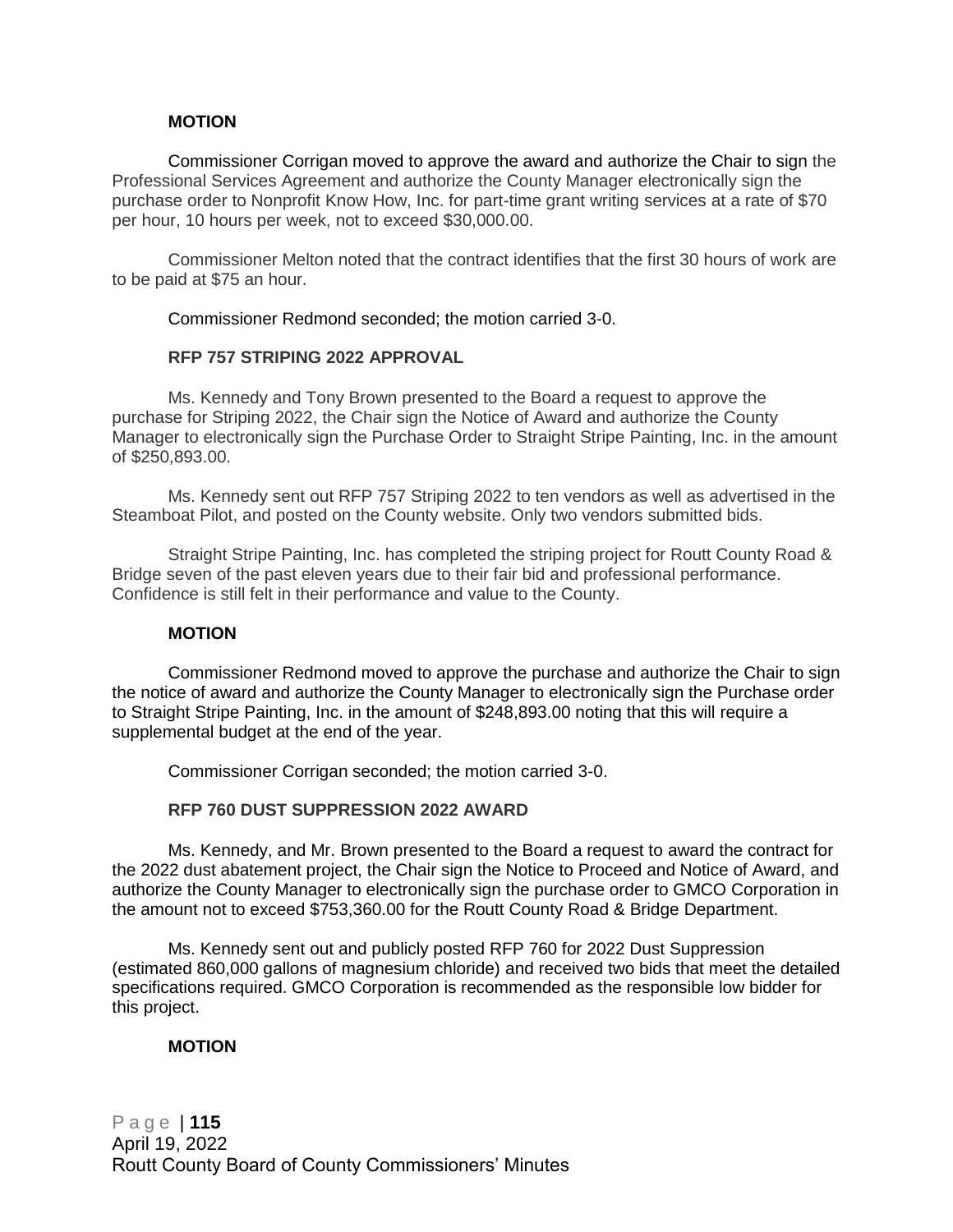Commissioner Corrigan moved to award the contract and authorize the Chair to sign the Notice to Proceed and Notice of Award and authorize the County Manager to electronically sign the purchase order to GMCO Corporation in the amount not to exceed \$753,360.00 for the Routt County Road and Bridge Department noting that this will require a supplemental budget at the end of the year.

Commissioner Redmond seconded; the motion carried 3-0.

# **EN RE: ROUTT COUNTY BOARD OF HEALTH**

The Routt County Board of County Commissioners convened as the Board of Health.

Scott Cowman, Environmental Health Director, and Roberta Smith, Public Health Director presented to the Board a consideration to enter into a new 5-year State of Colorado (Department of Public Health and Environment) Master Contract for Public Health and Environmental Health programs and services.

The intent of the master contract is to set forth the general contract terms and conditions between the parties and to define how the parties will contract with each other in the future using the task order contract process as defined therein. Task order contracts cannot be crafted until the master contract is fully executed. Routt County has previously entered into master and task order contracts with the CDPHE to conduct public health and environmental health programs and services.

Compared to the latest contract in 2017, this contract incorporates remaining public health services that were previously administered by NW Colorado Health (Visiting Nurse Association) but are now administered through Routt County Public Health.

Not executing the contract would prevent Routt County from receiving funding from the Colorado Department of Public Health and Environment (CDPHE) to conduct certain public health and environmental health programs that have proven to be valuable to the citizens and residents of Routt County.

Commissioner Redmond, and Commissioner Melton asked clarifying question about the contract.

#### **MOTION**

Commissioner Corrigan moved to approve signature to enter into a new 5-year term State of Colorado (Department of Public Health and Environment) Master Contract for Public Health and Environmental Health programs and services.

Commissioner Redmond seconded; the motion carried 3-0.

No further business coming before the Board, same adjourned sine die.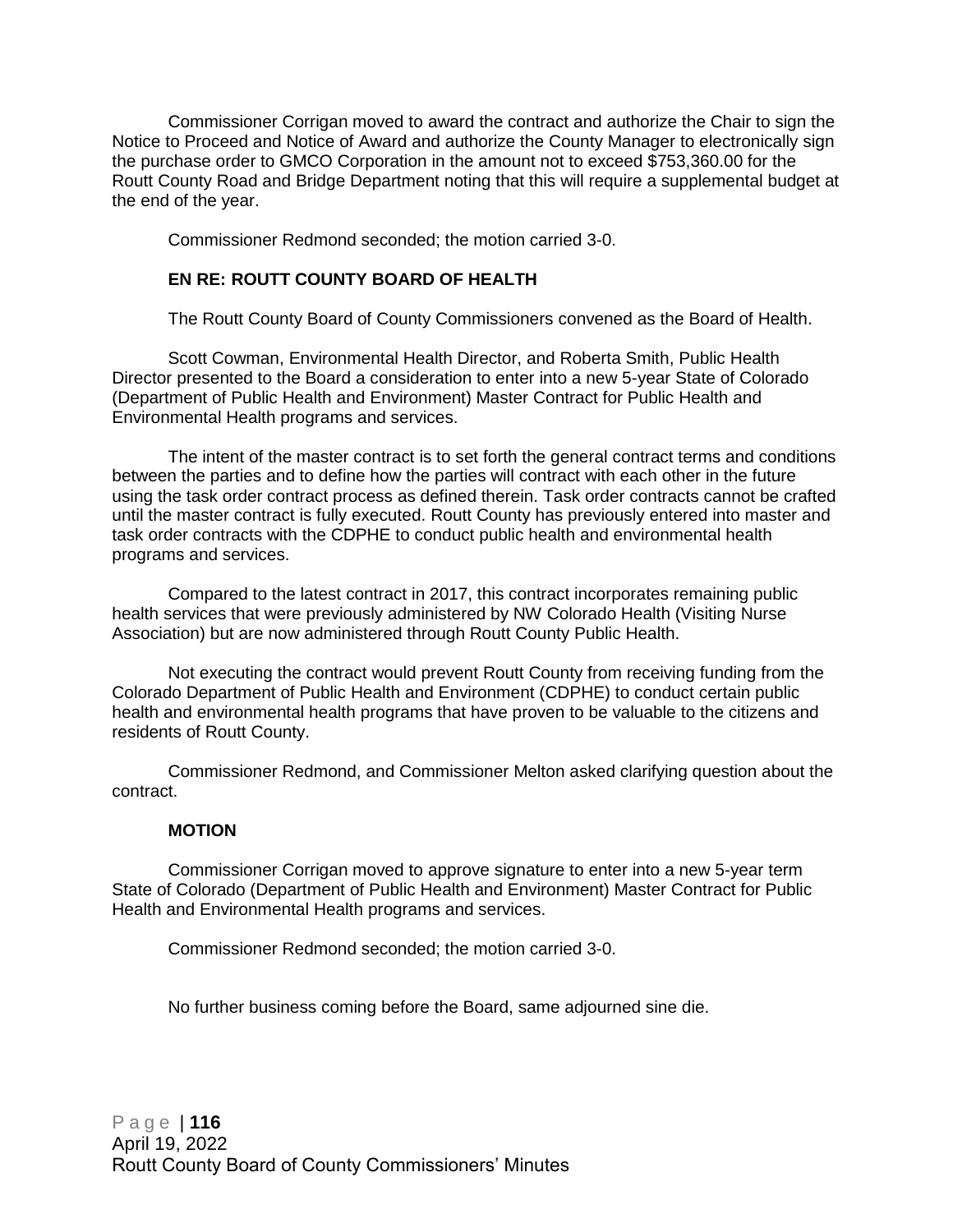$U$ *[Jenny L Thomas](https://na4.documents.adobe.com/verifier?tx=CBJCHBCAABAAVQ4fUPaW9w3Nkn3dkbdUZJBOYxqJK82N)*, Clerk and Recorder M. Elizabeth Melton, Chair<br> *Jun 9, 2022* 

Jenny L. Thoma[s, Clerk and Recorder](https://na4.documents.adobe.com/verifier?tx=CBJCHBCAABAAVQ4fUPaW9w3Nkn3dkbdUZJBOYxqJK82N) M. Elizabeth Melton, Chair



\_\_\_\_\_\_\_\_\_\_\_\_\_\_\_\_\_\_\_\_\_\_\_\_\_\_\_\_\_\_ Date

P a g e | **117** April 19, 2022 Routt County Board of County Commissioners' Minutes